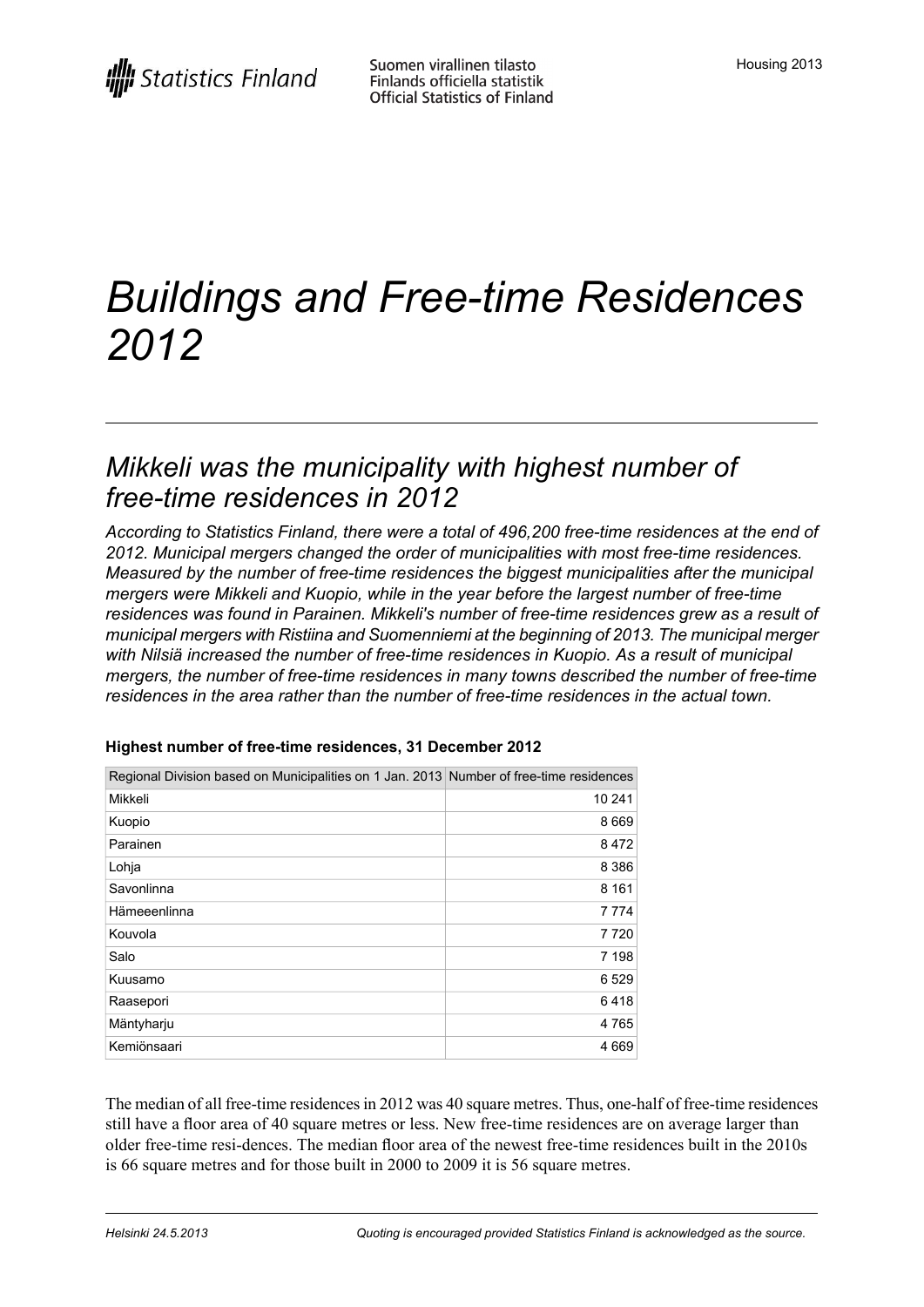## *Contents*

| Varsinais-Suomi was the region with the highest number of free-time residences in 20123 |  |
|-----------------------------------------------------------------------------------------|--|
|                                                                                         |  |
|                                                                                         |  |
|                                                                                         |  |
|                                                                                         |  |
|                                                                                         |  |
|                                                                                         |  |
|                                                                                         |  |
|                                                                                         |  |
|                                                                                         |  |
|                                                                                         |  |
|                                                                                         |  |

### *Tables*

| <b>Appendix tables</b>                                                                                         |  |
|----------------------------------------------------------------------------------------------------------------|--|
| Appendix table 1. Number of buildings, dwellings and persons by type of building and number of storeys 31 Dec. |  |
|                                                                                                                |  |
|                                                                                                                |  |
|                                                                                                                |  |

### *Figures*

| Figure 2. Municipalities with more free-time residences than occupied dwellings in 2012 (municipalities with the |  |
|------------------------------------------------------------------------------------------------------------------|--|
|                                                                                                                  |  |
|                                                                                                                  |  |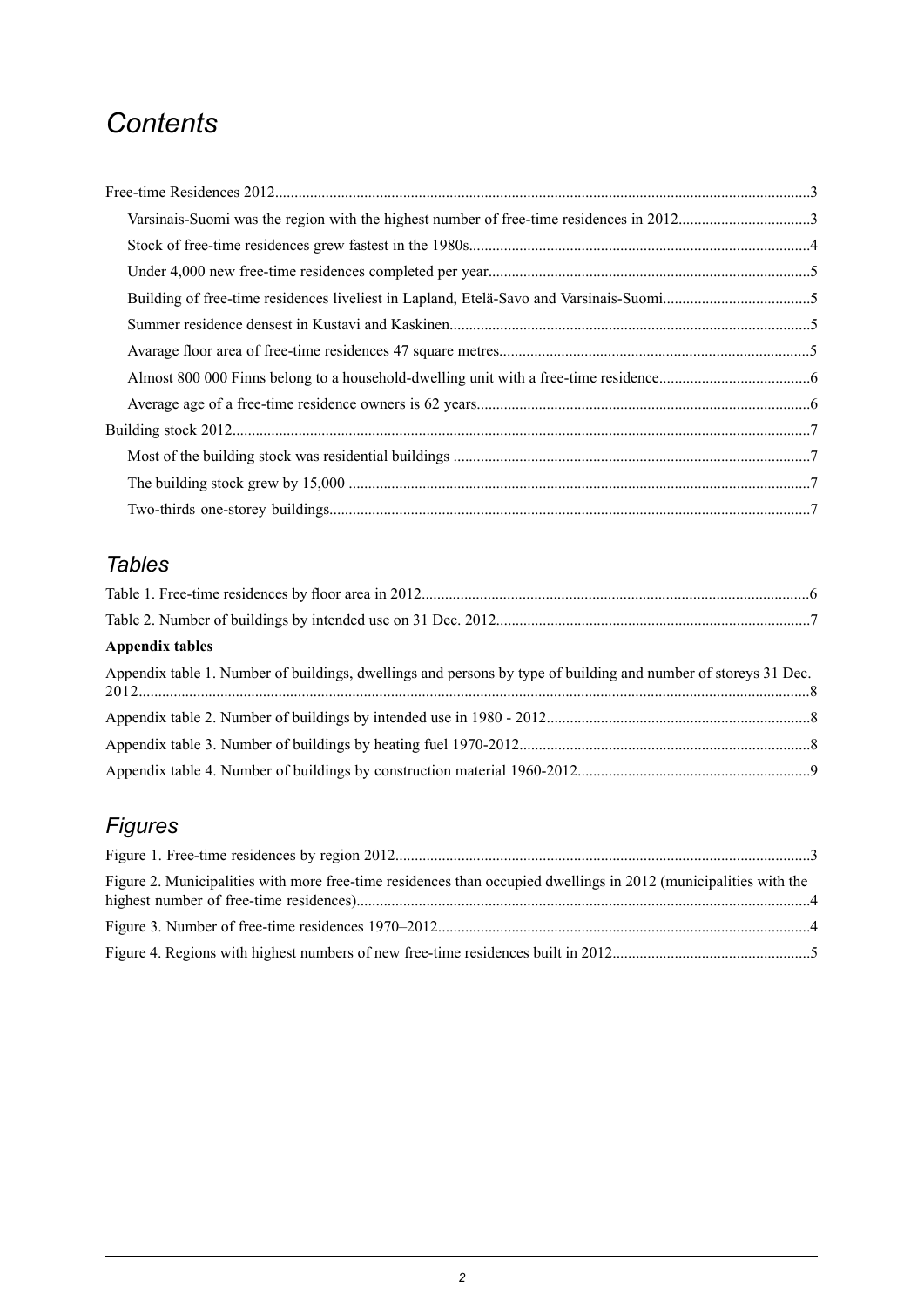### <span id="page-2-0"></span>*Free-time Residences 2012*

#### <span id="page-2-1"></span>*Varsinais-Suomi was the region with the highest number of free-time residences in 2012*

Varsinais-Suomi was the region with the highest number of free-time residences, i.e. 49,000. Etelä-Savo and Pirkanmaa also had more than 45,000 free-time residences. The numbers of free-time residences were lowest in the regions of Central Ostrobothnia (3,800) and Åland (6,100).



<span id="page-2-2"></span>

The density of free-time residences in the municipality can also be described by comparing their number with that of permanently occupied dwellings. Then the municipalities richest in free-time residences were places that had a relatively low number of population and a high number of free-time residences. At the end of 2012, altogether 58 municipalities had more free-time residences than permanently occupied dwellings. Such municipalities were Parainen, Mäntyharju, Kemiönsaari and Pälkäne. As the number of permanent residents decreases, the number of free-time residences may become emphasised in ever more municipalities. From 2000 onwards, the number of municipalities with a majority of free-time residences hasincreased approximately by ten, when the situation is viewed with the present division of municipalities of 2013.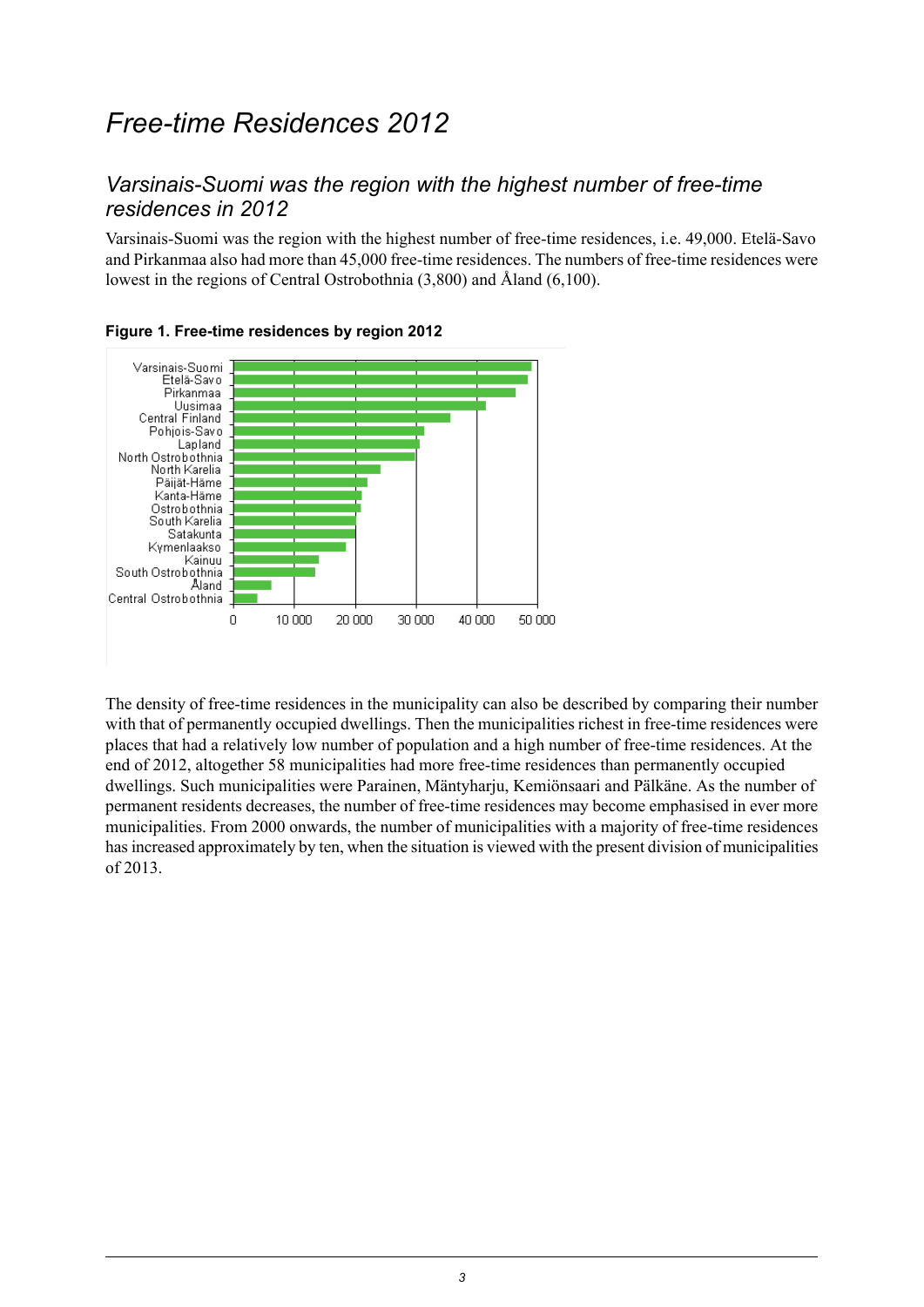<span id="page-3-1"></span>**Figure2. Municipalities with morefree-timeresidencesthan occupied dwellingsin 2012(municipalities with the highest number of free-time residences)**



#### <span id="page-3-0"></span>*Stock of free-time residences grew fastest in the 1980s*

There were 496,200 free-time residences in Finland at the end of 2012. The number increased by 3,500 from the previous year. The stock of free-time residences does not grow direct due to newbuilding because some free-time residences area converted into permanent dwellings or their active use is discontinued. The number of free-time residences grew fastest in the 1980s. In 1990, there were 368,000 free-time residences, which was 46 per cent more than in 1980. From 1970 to 1980, the increase was 75,600, or 43 per cent.



<span id="page-3-2"></span>

The pace of construction of free-time residences has been slowing down steadily since the early years of the 1990s. Whereas roughly 8,000 free-time residences were built every year in the early 1990s, in recent years the number has been half of this. Through the 1990s, the stock of free-time residences grew by around 20 per cent. This is clearly by less than in the 1970s and 1980s, when the stock increased by over 40 per cent per decade.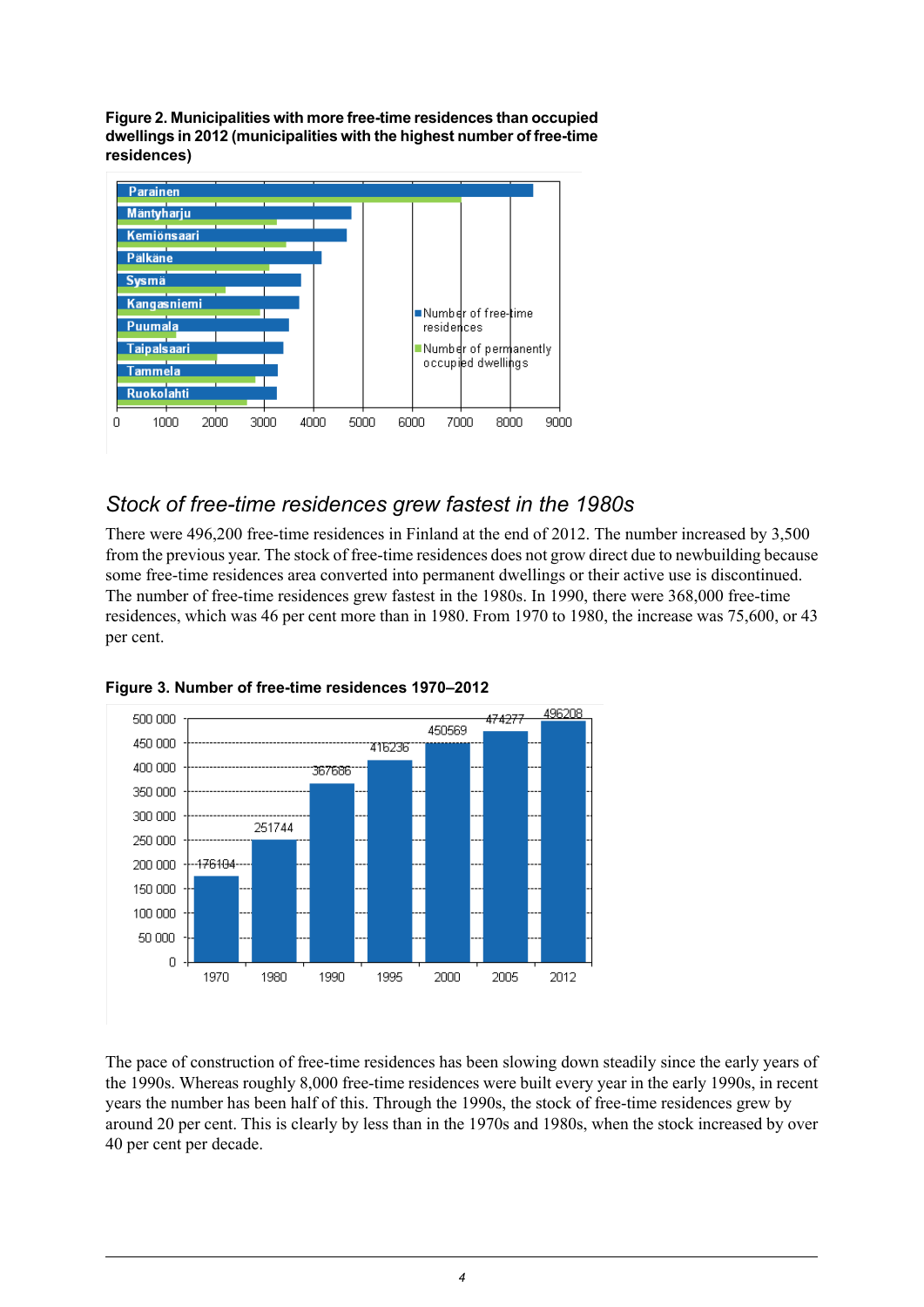#### <span id="page-4-0"></span>*Under 4,000 new free-time residences completed per year*

Over 4,000 new free-time residential buildings have been completed per year in the 2000s. In the 2010s the number of new free-time residential buildings has decreased under 4,000 per year. For example, 3,500 new free-time residential buildings were completed in 2012 (according to statistics of buildingstock).

During 2012, the highest numbers of new free-time residences were built in Lapland and Etelä-Savo. By municipality, the highest numbers of new free-time residences were built in Savonlinna, Kuusamo Kouvola och Kittilä: over 70 in the year in each. In absolute numbers, the construction of free-time residences decreased further



#### <span id="page-4-4"></span>**Figure4. Regions with highest numbers of new free-timeresidences built in 2012**

#### <span id="page-4-1"></span>*Building of free-time residences liveliest in Lapland, Etelä-Savo and Varsinais-Suomi*

In 2012 the building of free-time residences has been liveliest in Lapland and Etelä-Savo. In the 2000s, the highest numbers of free-time residential buildings have been completed in general in Lapland, Etelä-Savo and Varsinais-Suomi where their number has approximately 400 per year.

<span id="page-4-2"></span>Since 1990 the stock of free-time residences has grown most in Etelä-Savo, where it has increased by 13,000. The stock has changed least in Central Ostrobothnia and Åland where the number of free-time residences has increased by over 1,000 since 1990.

#### *Summer residence densest in Kustavi and Kaskinen*

<span id="page-4-3"></span>Free-time residences are densest in the municipality of Kustavi and Kaskinen with average 15–18 free-time residences per square kilometre of land. In six municipalities there are more than ten free-time residences per square kilometre. In the whole country there are, on the average, 1.6 free-time residences per square kilometre. Varsinais-Suomi, Uusimaa and Päijät-Häme have more than four free-time residences per square kilometre. In North and Central Ostrobothnia, and Kainuu and Lapland there is average less than one free-time residence per square kilometre. In proportion to the land area, Kauniainen, Savukoski, Utsjoki, Enontekiö and Sodankylä have the lowest number of free-time residences.

#### *Avarage floor area of free-time residences 47 square metres*

There are relatively large size differences between new and old free-time residences. The average floor area of the free-time residences built in 2000-2012 was 64 square metres. The median was 40 square metres. On the other hand, nearly one free-time residence in four had a floor area of 60 square metres or more.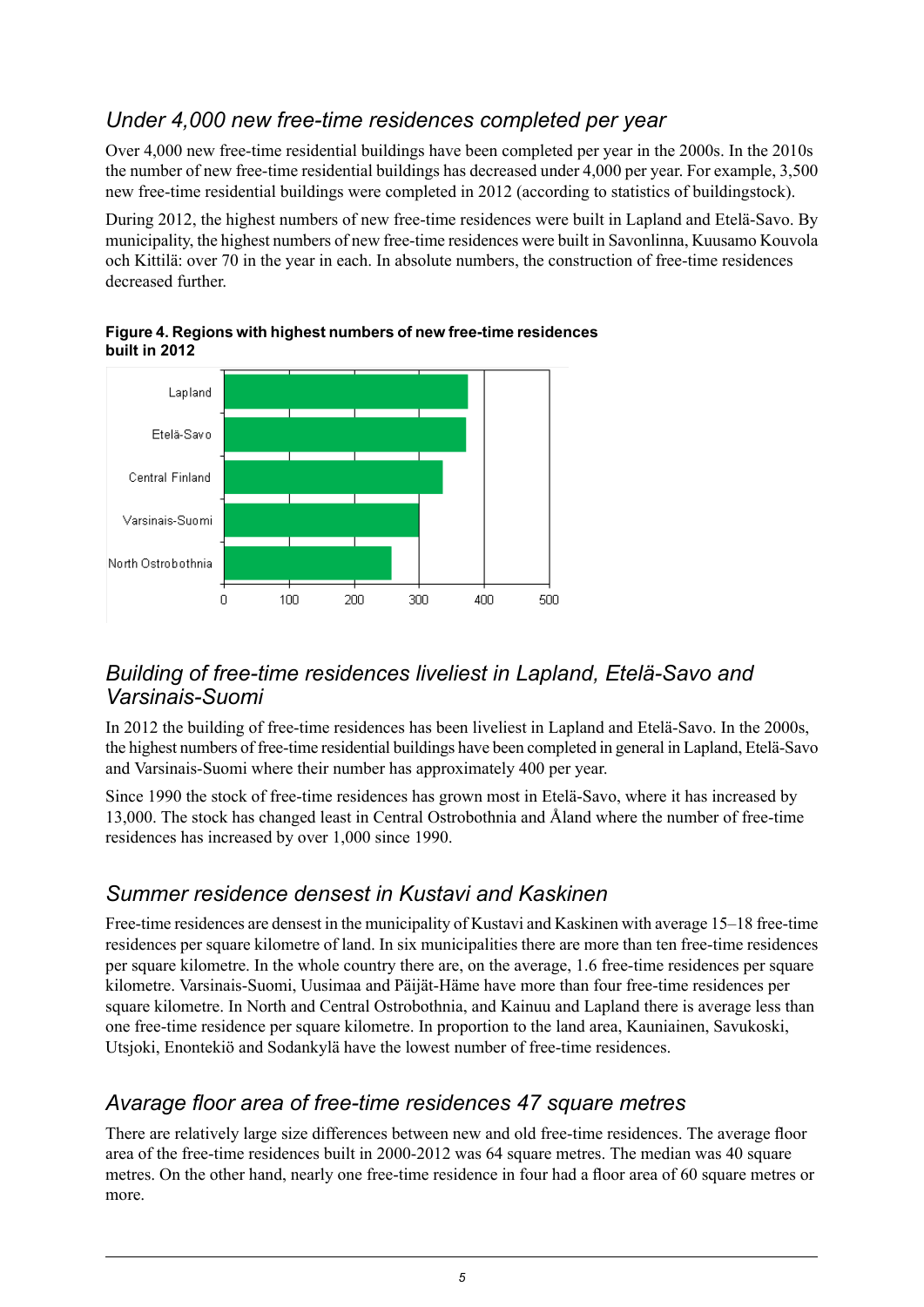| Floor area, m2              | Number of free-time residences | $\%$  |
|-----------------------------|--------------------------------|-------|
| Free-time residences, total | 496 208                        | 100,0 |
| $-19$                       | 45418                          | 9,2   |
| $20 - 39$                   | 181 190                        | 36,5  |
| $40 - 59$                   | 133823                         | 27,0  |
| $60 - 79$                   | 61 571                         | 12,4  |
| $80 - 99$                   | 27 967                         | 5,6   |
| $100 -$                     | 27 105                         | 5,5   |
| Unknown                     | 19 134                         | 3,9   |
| Average floor space         | 47                             |       |
| Median floor space          | 40                             |       |

#### <span id="page-5-2"></span>**Table 1. Free-time residences by floor area in 2012**

#### <span id="page-5-0"></span>*Almost 800 000 Finns belong to a household-dwelling unit with a free-time residence*

Of all free-time residences, 421,000 were owned by private persons, while 75,000 were owned by companies, communities and deceased's estates, or by foreigners. In all, almost 800,000 persons belonged to a household-dwelling unit which owns a free-time residence. Free-time residences are generally located near the place of permanent residence. Two-thirds of free-time residence owners had a free-time residence in their region of residence. One-third of free-time residence owners had a free-time residence in their municipality of domicile. Summer residents more than double the population of many municipalities.

#### <span id="page-5-1"></span>*Average age of a free-time residence owners is 62 years*

The average age of owners of new free-time residences completed in 2012 was 54 years. The average age of all free-time residence owners was 62. Of all free-time residence owners, 21,000 or just six per cent were aged under 40. Over 40 per cent of all free-time residences were owned by a household-dwelling unit of two adults and only 14 per cent by households with children aged under 18.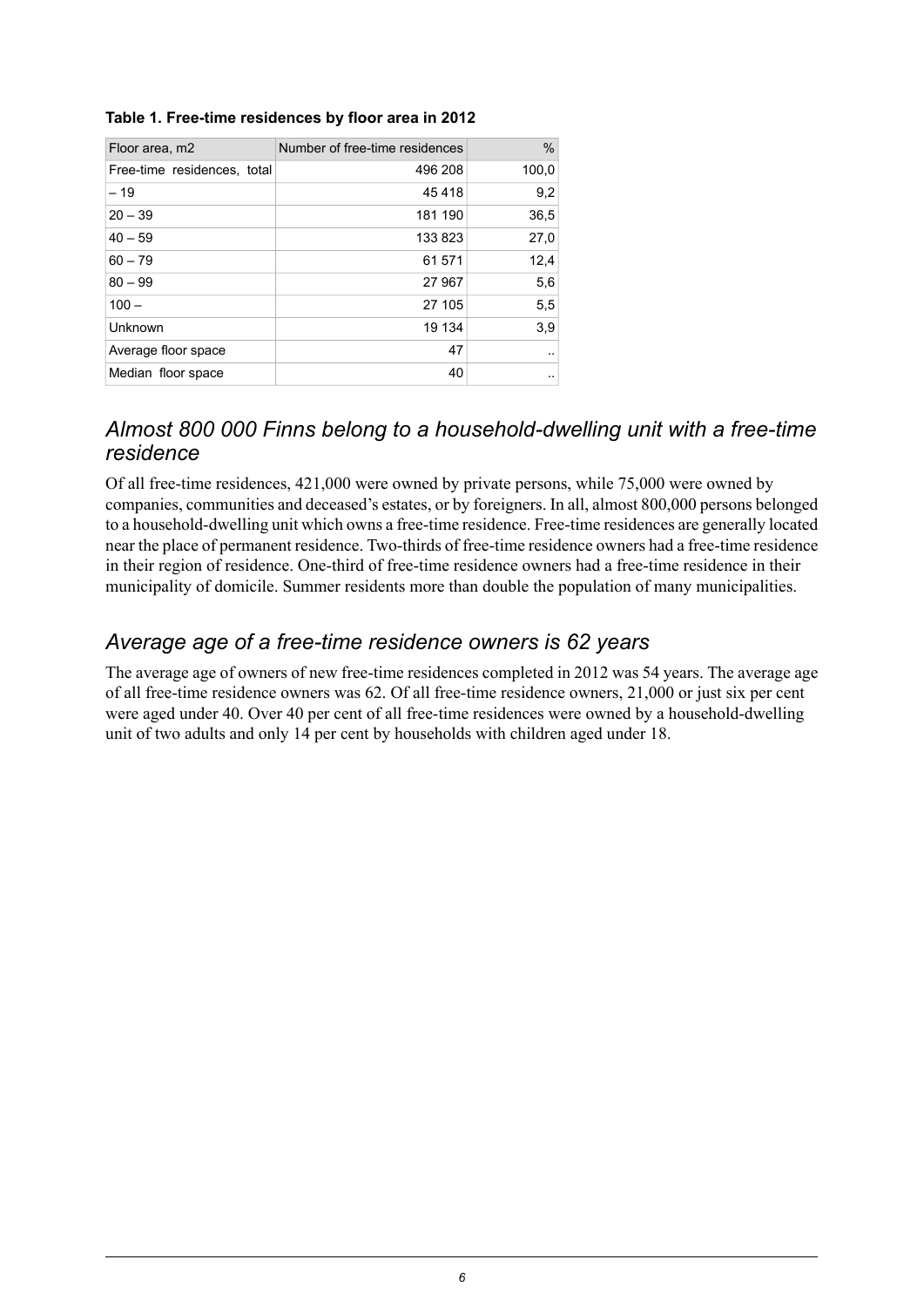# <span id="page-6-0"></span>*Building stock 2012*

#### <span id="page-6-1"></span>*Most of the building stock was residential buildings*

At the end of 2012 there were 1,475,000 buildings in Finland (excluding free-time residences and agricultural buildings). Most of the building stock, particularly residential buildings was built after the 1970s. The gross floor area of the building stock totalled about 450 million square metres. The average gross floor area of all buildings was about 309 square metres; in other than residential buildings the average gross floor area was about 824 square metres. Residential buildings accounted for 63 per cent of the total gross floor area.

|                           |           | Buildings Per cent of total buildings (%) |
|---------------------------|-----------|-------------------------------------------|
| <b>BUILDINGS TOTAL</b>    | 1474653   | 100,0                                     |
| A.Residential buildings   | 1 258 095 | 85,3                                      |
| Detached houses           | 1 122 315 | 76,1                                      |
| Attached houses           | 77931     | 5,3                                       |
| Blocks of flats           | 57849     | 3,9                                       |
| C-N Other bulldings       | 216 558   | 14,7                                      |
| C Commercial buildings    | 42 580    | 2,9                                       |
| D Office buildings        | 10 907    | 0,7                                       |
| E Traffic buildings       | 55 915    | 3,8                                       |
| F Institutional buildings | 8414      | 0,6                                       |
| G Buildings for assembly  | 13826     | 0,9                                       |
| H Educational buildings   | 8916      | 0,6                                       |
| J Industrial buildings    | 41 799    | 2,8                                       |
| K Warehouses              | 28 582    | 1,9                                       |
| L,N Other bulldings       | 5619      | 0,4                                       |

#### <span id="page-6-4"></span>**Table 2. Number of buildings by intended use on 31 Dec. 2012**

#### <span id="page-6-2"></span>*The building stock grew by 15,000*

<span id="page-6-3"></span>There were 1,475,000 buildings in Finland at the end of 2012. The building stock grew by 14,900 from the year before. The number of buildings has increased by 312,000, or by about 27 per cent, from 1990. There are about 78,000 old buildings completed prior to 1921, i.e. only five per cent of the building stock. Three-quarters of the building stock were detached houses. Blocks of flats and terraced houses accounted for only one-tenth of the total number of buildings. Blocks of flats accounted for about one-third of the total gross floor area of all residential buildings.

#### *Two-thirds one-storey buildings*

67 per cent of the building stock were one-storey buildings. That is because three-quarters of the building stock were detached houses. One and two-storey buildings account for altogether 95 per cent of the total building stock. A total of 3.6 million, i.e. 68 per cent, of the population in Finland live in buildings with one or two storeys. There were 27,000 buildings with four storeys or more and just over one million (1,127,000) Finnslived in them. Buildings with ten storeys and more are quite rare. There are approximately 300 such landmarks in Finland, 200 of them blocks of flat.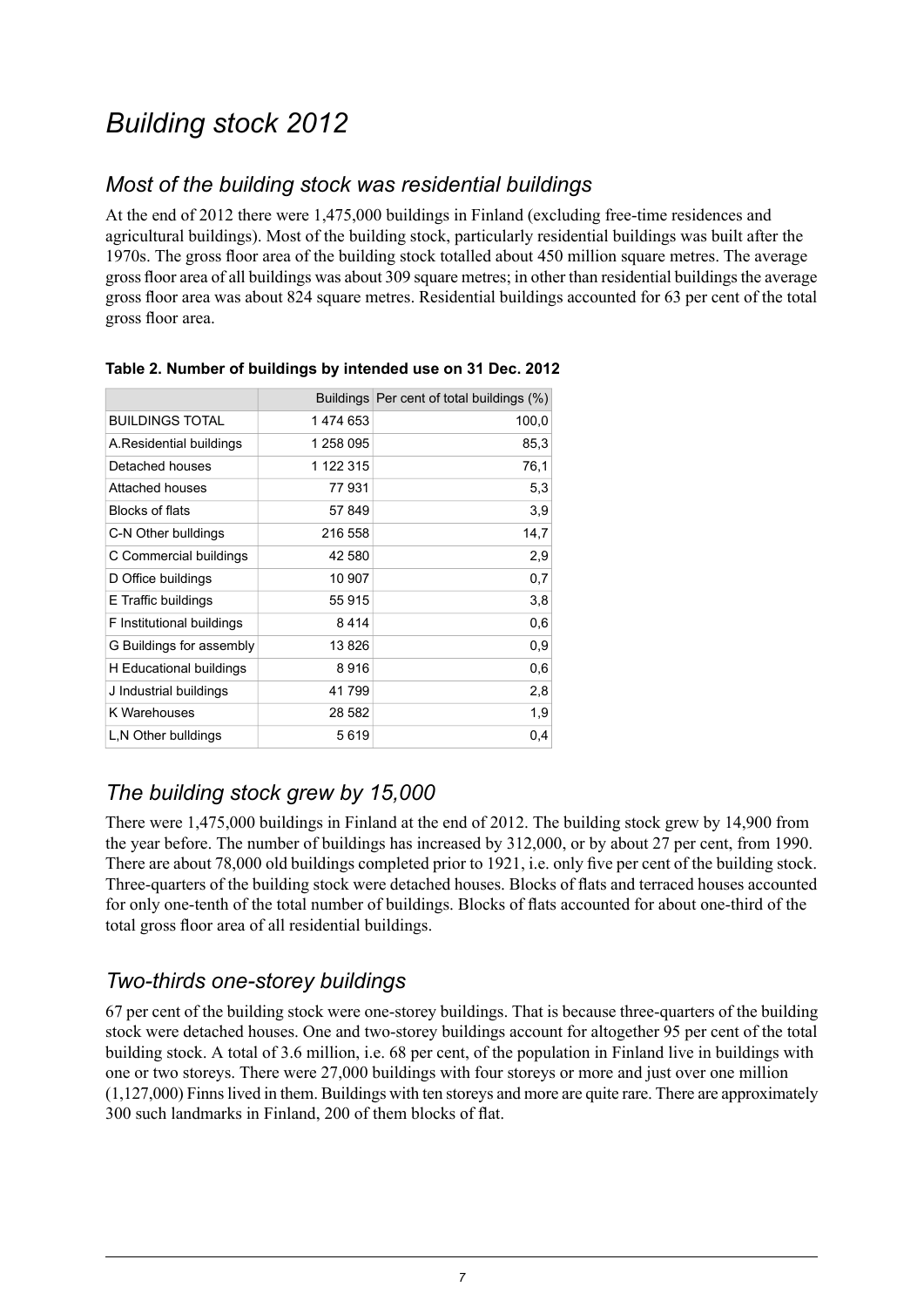## *Appendix tables*

#### <span id="page-7-0"></span>**Appendix table 1. Number of buildings, dwellings and persons by type of building and number of storeys 31 Dec. 2012**

| Type of building, Number of storeys<br><b>Buildings</b> |           | Dwellings Persons (dwelling population)                      |
|---------------------------------------------------------|-----------|--------------------------------------------------------------|
|                                                         |           | 5 308 485                                                    |
| 1403249                                                 | 1712240   | 3635376                                                      |
|                                                         | 1 132 577 | 1644274                                                      |
| 292                                                     | 13 964    | 19 113                                                       |
| 17 395                                                  | 6787      | 9722                                                         |
|                                                         | 1 155 356 | 2 693 622                                                    |
| 77931                                                   | 390 424   | 703926                                                       |
|                                                         | 1 269 305 | 1828636                                                      |
| 17 111                                                  | 143 399   | 200 536                                                      |
|                                                         | 1 108 230 | 1604438                                                      |
| 197                                                     | 13618     | 18702                                                        |
| 404                                                     | 4 0 5 8   | 4 9 6 0                                                      |
| 216 558                                                 | 50 483    | 82 301                                                       |
| 190 242                                                 | 29 930    | 52 591                                                       |
| 9 2 6 8                                                 | 17 516    | 24 535                                                       |
| 95                                                      | 346       | 411                                                          |
| 16 953                                                  | 2691      | 4762                                                         |
|                                                         |           | 1474 653 2865 568<br>53 717<br>1 122 315<br>57 849<br>40 137 |

#### <span id="page-7-1"></span>**Appendix table 2. Number of buildings by intended use in 1980 - 2012**

<span id="page-7-2"></span>

| Intended use              | 1980    | 1990      | 2000      | 2010        | 2012      |
|---------------------------|---------|-----------|-----------|-------------|-----------|
| <b>BUILDINGS TOTAL</b>    | 934 845 | 1 162 410 | 1 299 624 | 1446 096    | 1474653   |
| A.Residential buildings   | 842 662 | 1 012 163 | 1 120 714 | 1 234 602   | 1 258 095 |
| Detached houses           | 775 678 | 914 928   | 1 002 747 | 101707<br>1 | 1 122 315 |
| Attached houses           | 22 613  | 52 522    | 66 281    | 76 241      | 77931     |
| Blocks of flats           | 44 371  | 44 713    | 51 686    | 56 654      | 57849     |
| C-N Other bulldings       | 92 183  | 150 247   | 178 910   | 211 494     | 216 558   |
| C Commercial buildings    | 21 9 26 | 33 138    | 40 294    | 41 961      | 42 580    |
| D Office buildings        | 7 551   | 9913      | 11 037    | 10835       | 10 907    |
| E Traffic buildings       | 10 640  | 36 784    | 45 225    | 54 716      | 55915     |
| F Institutional buildings | 3992    | 5796      | 6978      | 8058        | 8414      |
| G Buildings for assembly  | 6659    | 10 231    | 12 943    | 13 509      | 13826     |
| H Educational buildings   | 7750    | 8545      | 9 1 3 6   | 8903        | 8916      |
| J Industrial buildings    | 19 507  | 29 106    | 36 437    | 40 629      | 41799     |
| K Warehouses              | 8730    | 5446      | 6423      | 27 170      | 28 582    |
| L, N Other bulldings      | 5428    | 6948      | 10 437    | 5713        | 5619      |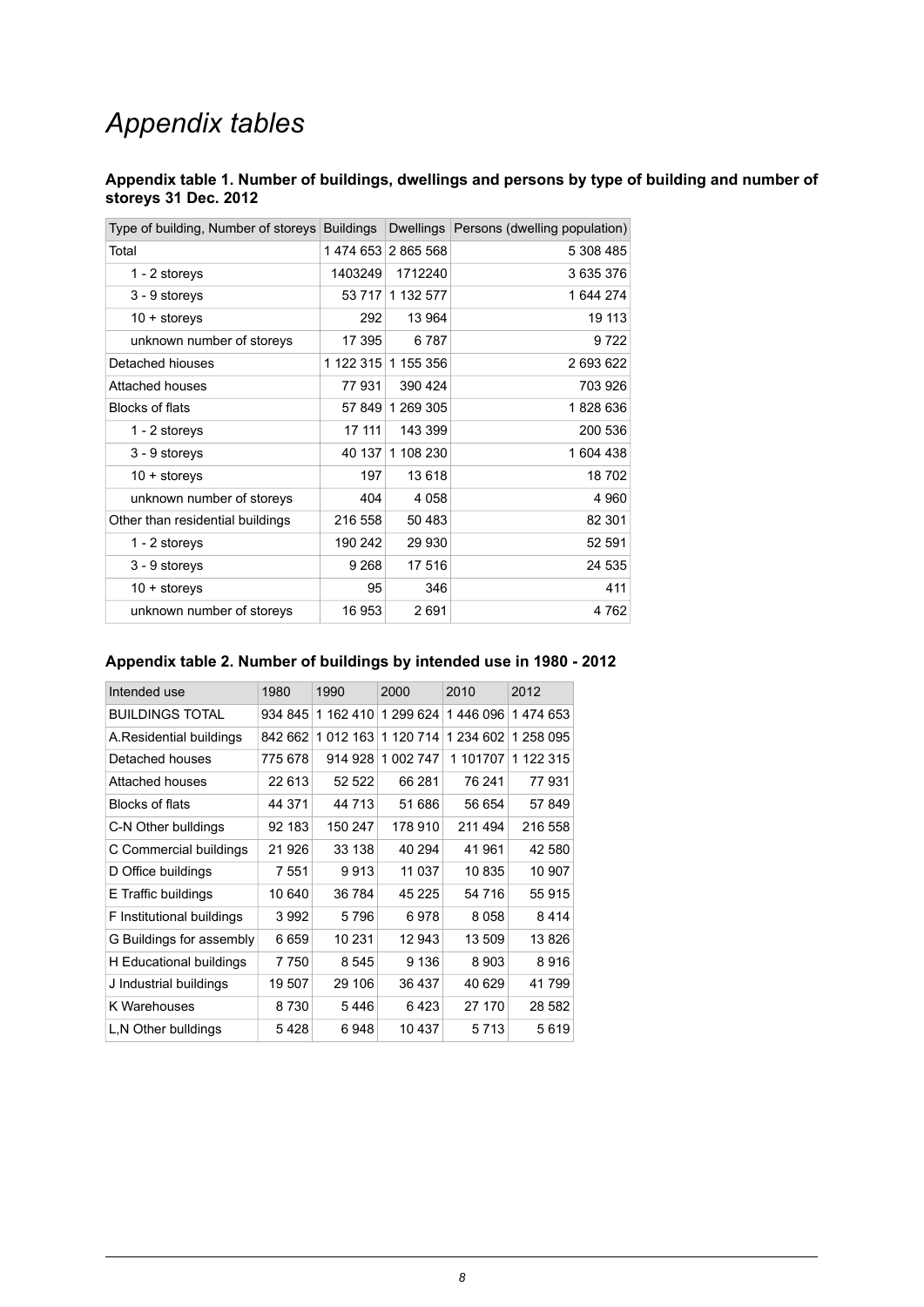| Fuel                | Year                 |         |           |           |          |         |  |  |
|---------------------|----------------------|---------|-----------|-----------|----------|---------|--|--|
|                     | 1970                 | 1980    | 1990      | 2000      | 2010     | 2012    |  |  |
| Buildings total     | 837 948              | 934 845 | 1 162 410 | 1 299 490 | 1446 096 | 1474653 |  |  |
| District-/localheat |                      | 48 538  | 105 608   | 130 946   | 164 721  | 171914  |  |  |
| Oil, gas            | 320 171              | 347 498 | 306 750   | 320 934   | 322 279  | 320 250 |  |  |
| Coal, coke          | 24 3 28              | 11 794  | 8753      | 7986      | 6983     | 6869    |  |  |
| Electricity         | 41 872               | 178 707 | 357 743   | 455 752   | 554 368  | 567 715 |  |  |
| Wood, peat          | 429 467              | 327 230 | 321 342   | 292 763   | 277 553  | 277 944 |  |  |
| Other, unknown      | 22 111               | 20 578  | 62 214    | 91 243    | 120 192  | 129 961 |  |  |
| $\%$                | 100,0                | 100,0   | 100,0     | 100,0     | 100,0    | 100,0   |  |  |
| District-/localheat | $\ddot{\phantom{0}}$ | 5,2     | 9,1       | 10,1      | 11,4     | 11,7    |  |  |
| Oil, gas            | 38,2                 | 37,2    | 26,4      | 24,7      | 22,3     | 21,7    |  |  |
| Coal, coke          | 2,9                  | 1,3     | 0,8       | 0,6       | 0,5      | 0,5     |  |  |
| Electricity         | 5,0                  | 19,1    | 30,8      | 35,1      | 38,3     | 38,5    |  |  |
| Wood, peat          | 51,3                 | 35,0    | 27,6      | 22,5      | 19,2     | 18,8    |  |  |
| Other, unknown      | 2,6                  | 2,2     | 5,4       | 7,0       | 8,3      | 8,8     |  |  |

#### **Appendix table 3. Number of buildings by heating fuel 1970-2012**

#### <span id="page-8-0"></span>**Appendix table 4. Number of buildings by construction material 1960-2012**

| Type of building |      | Construction material                                                                   |       |         |      |           |      |         |           |
|------------------|------|-----------------------------------------------------------------------------------------|-------|---------|------|-----------|------|---------|-----------|
|                  |      | $\%$<br>$\frac{0}{0}$<br><b>Total</b><br><b>Stone</b><br>Wood<br>$\%$<br>Other, unknown |       |         |      |           |      |         | %         |
| <b>Buildings</b> | 1960 | 832 460                                                                                 | 100,0 | 55 008  | 6,6  | 777 452   | 93,4 |         | $\cdot$   |
| total            | 1970 | 837 948                                                                                 | 100,0 | 83 125  | 9,9  | 754 823   | 90,1 |         | $\cdot$ . |
|                  | 1980 | 934 845                                                                                 | 100,0 | 120 608 | 12,9 | 814 237   | 87,1 |         | $\cdot$ . |
|                  | 1990 | 1 162 410                                                                               | 100,0 | 168 818 | 14,5 | 956 626   | 82,3 | 36 966  | 3,2       |
|                  | 2000 | 1 299 624                                                                               | 100,0 | 194 725 | 15,0 | 1 040 189 | 80,0 | 64710   | 5,0       |
|                  | 2010 | 1446 096                                                                                | 100,0 | 229 311 | 15,9 | 1 163 138 | 80,4 | 53 647  | 3,7       |
|                  | 2012 | 1 474 653                                                                               | 100,0 | 235 673 | 16,0 | 1 187 080 | 80,5 | 51 900  | 3,5       |
| Residential      | 1960 | 725 932                                                                                 | 100,0 | 25 586  | 3,5  | 700 346   | 96,5 |         | $\sim$    |
| buildings        | 1970 | 768 204                                                                                 | 100,0 | 58 287  | 7,6  | 709 917   | 92,4 |         | $\cdot$   |
|                  | 1980 | 842 662                                                                                 | 100,0 | 89 490  | 10,6 | 753 172   | 89,4 |         |           |
|                  | 1990 | 1 004 809                                                                               | 100,0 | 121 291 | 12,1 | 870 314   | 86,6 | 13 204  | 1,3       |
|                  | 2000 | 1 120 714                                                                               | 100,0 | 138 357 | 12,3 | 935 928   | 83,5 | 46 4 29 | 4,1       |
|                  | 2010 | 1 234 602                                                                               | 100,0 | 159 441 | 12,9 | 1 039 706 | 84,2 | 35 455  | 3,7       |
|                  | 2012 | 1 258 095                                                                               | 100,0 | 163 314 | 13,0 | 1 060 299 | 84,3 | 34 482  | 2,7       |
| Other            | 1960 | 106 528                                                                                 | 100,0 | 29 4 22 | 27,6 | 77 106    | 72,4 |         |           |
| buildings        | 1970 | 69 744                                                                                  | 100,0 | 24 838  | 35,6 | 44 906    | 64,4 |         | $\ddotsc$ |
|                  | 1980 | 92 183                                                                                  | 100,0 | 31 118  | 33,8 | 61 065    | 66,2 |         |           |
|                  | 1990 | 150 249                                                                                 | 100,0 | 47 394  | 31,5 | 82 661    | 55,0 | 20 194  | 13,4      |
|                  | 2000 | 178 910                                                                                 | 100,0 | 56 368  | 31,5 | 104 261   | 58,3 | 18 28 1 | 10,2      |
|                  | 2010 | 211 494                                                                                 | 100,0 | 69870   | 33,0 | 123 432   | 58,4 | 18 182  | 8,6       |
|                  | 2012 | 216 558                                                                                 | 100,0 | 72 359  | 33,4 | 126 781   | 58,5 | 17418   | 8,0       |